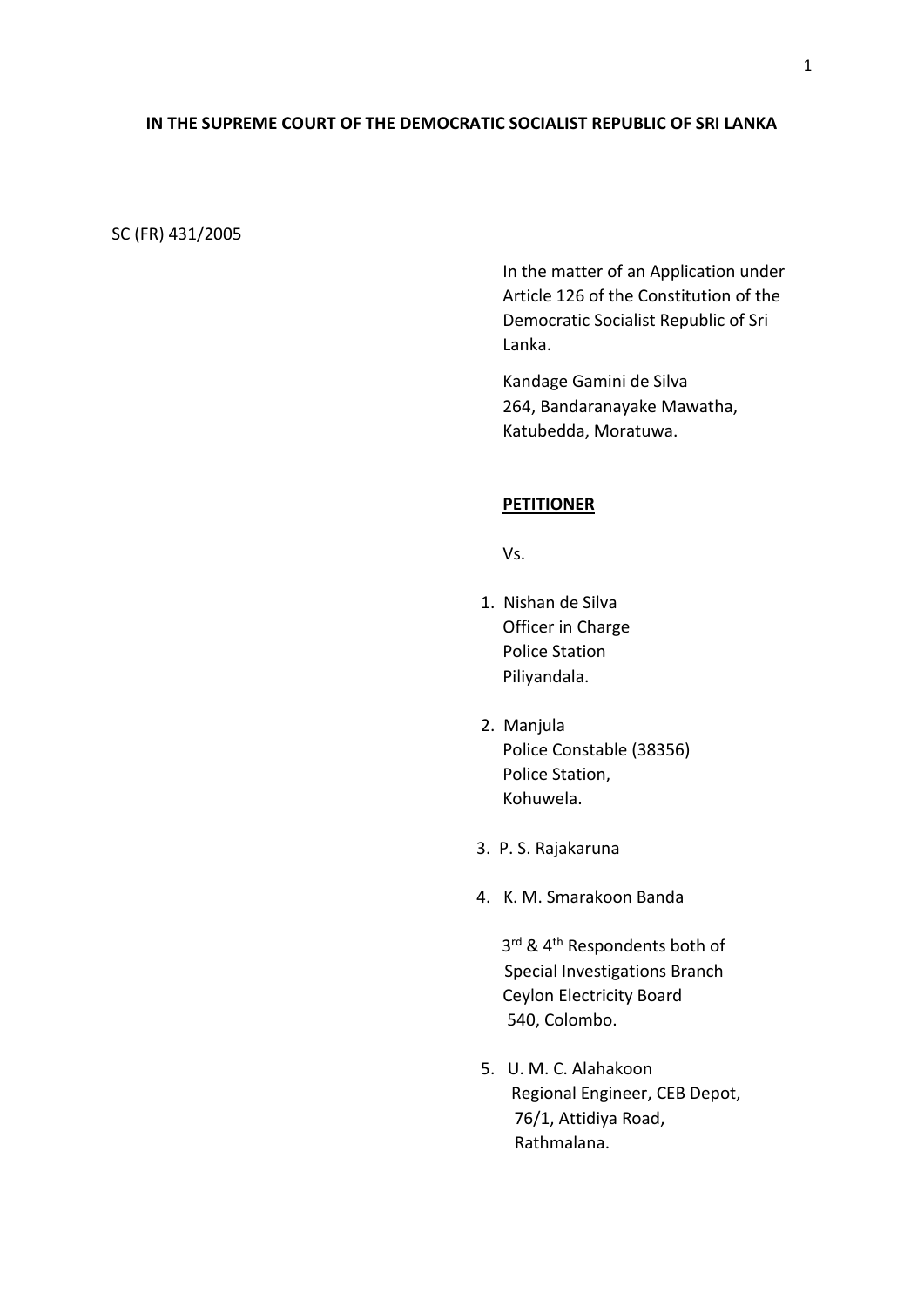- 6. P. Nishantha Priyankara Assistant Superintendent CEB Depot Kesbewa.
- 7. Ceylon Electricity Board No. 50, Sir Chittampalam A. Gardiner Mawatha, Colombo 2.
- 8. Nalaka Udayanga Senanayaka "Dimuth", Iddagoda, Mathugama.
- 9. Ruhunu Wickramarachchi Manager Investigations, Ceylon Electricity Board No. 50, Sir Chittampalam A. Gardiner Mawatha, Colombo 2.
- 10. Hon. Attorney General Attorney-General's Department, Colombo 12.

## **RESPONDENTS**

| <b>BEFORE:</b>     | Sisira J. de. Abrew J.<br>Anil Gooneratne J. &<br>Vijith K. Malalgoda P.C., J                     |
|--------------------|---------------------------------------------------------------------------------------------------|
| <b>COUNSEL:</b>    | J.C. Weliamuna P.C. with Shantha Jayawardena<br>And Senura Abeywardena for the Petitioner         |
|                    | S. Herath S.S.C. for the 1st - 7 <sup>th</sup> , 9 <sup>th</sup> and 10 <sup>th</sup> Respondents |
|                    | 8 <sup>th</sup> Respondent is absent and unrepresented.                                           |
| <b>ARGUED ON:</b>  | 30.08.2017                                                                                        |
| <b>DECIDED ON:</b> | 27.09.2017                                                                                        |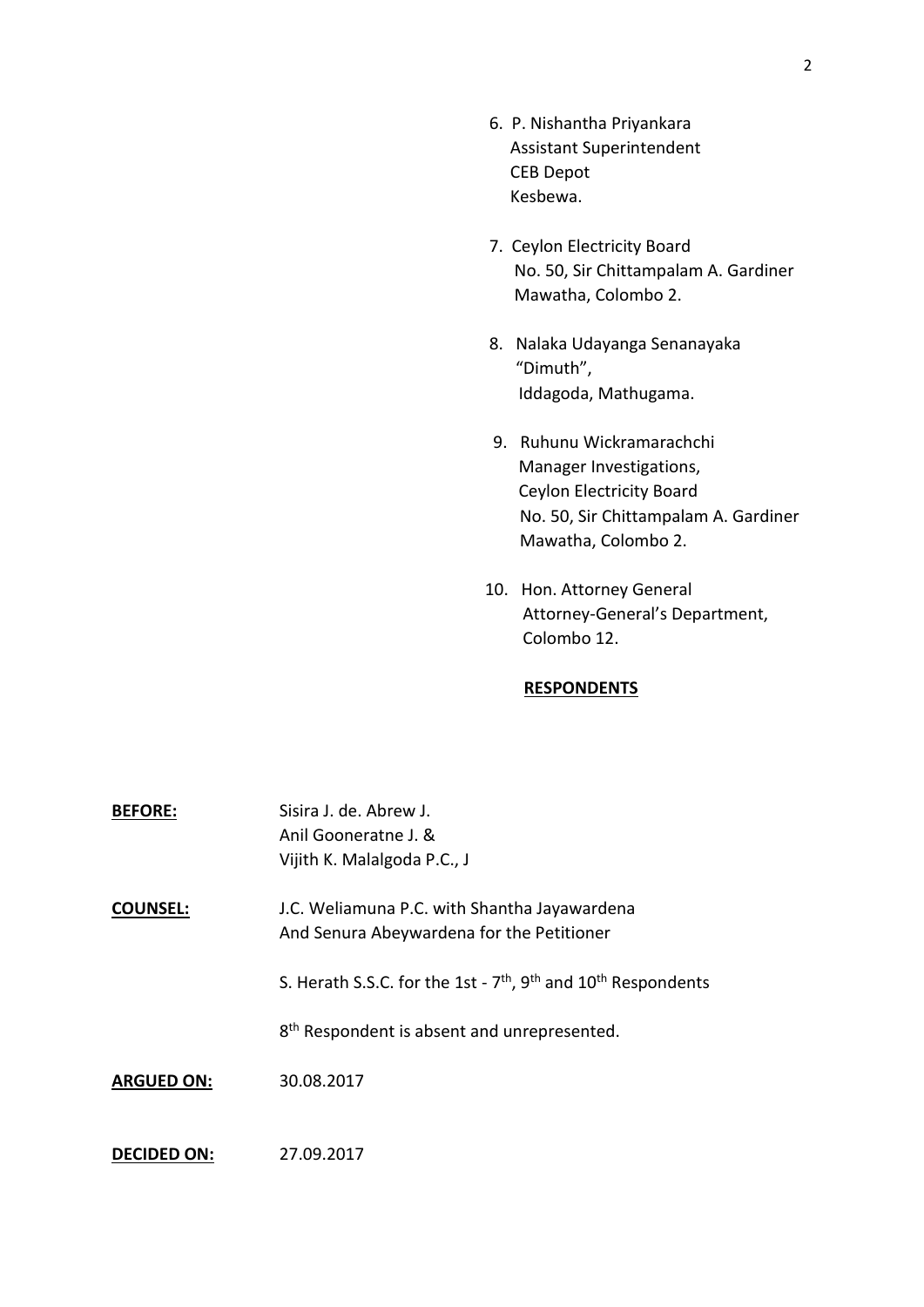#### **GOONERATNE J.**

This is a Fundamental Rights Application pertaining to an electricity meter which had been tampered. (alleged to be tampered by the Petitioner).

The Petitioner's main complaint is that he was arrested by the police on false information. He also states that the Electricity Board officials (Respondents) falsely implicated and made very incorrect observations to merely put him in trouble. Petitioner also plead that the 8<sup>th</sup> Respondent closely associates the officers of the Piliyandala Police. Petitioner plead that the 9<sup>th</sup> Respondent had instigated the impugned arrest of the Petitioner, by making false complaints, and the arbitrary arrest of him by  $1<sup>st</sup>$  to  $9<sup>th</sup>$  Respondents. Supreme Court on 14.03.2012 granted leave to proceed for alleged violation of Article 12(1), 13(1) & 13(2) of the Constitution.

The material placed before court gives some indication that on 12.02.2005 the  $5<sup>th</sup>$  Respondent converted the domestic connection to a commercial connection. The Respondent also takes up the position that the Electricity Board had no knowledge about the transfer of title of the hotel or the subsequent lease (paragraph 15 of the 3<sup>rd</sup> Respondent's affidavit).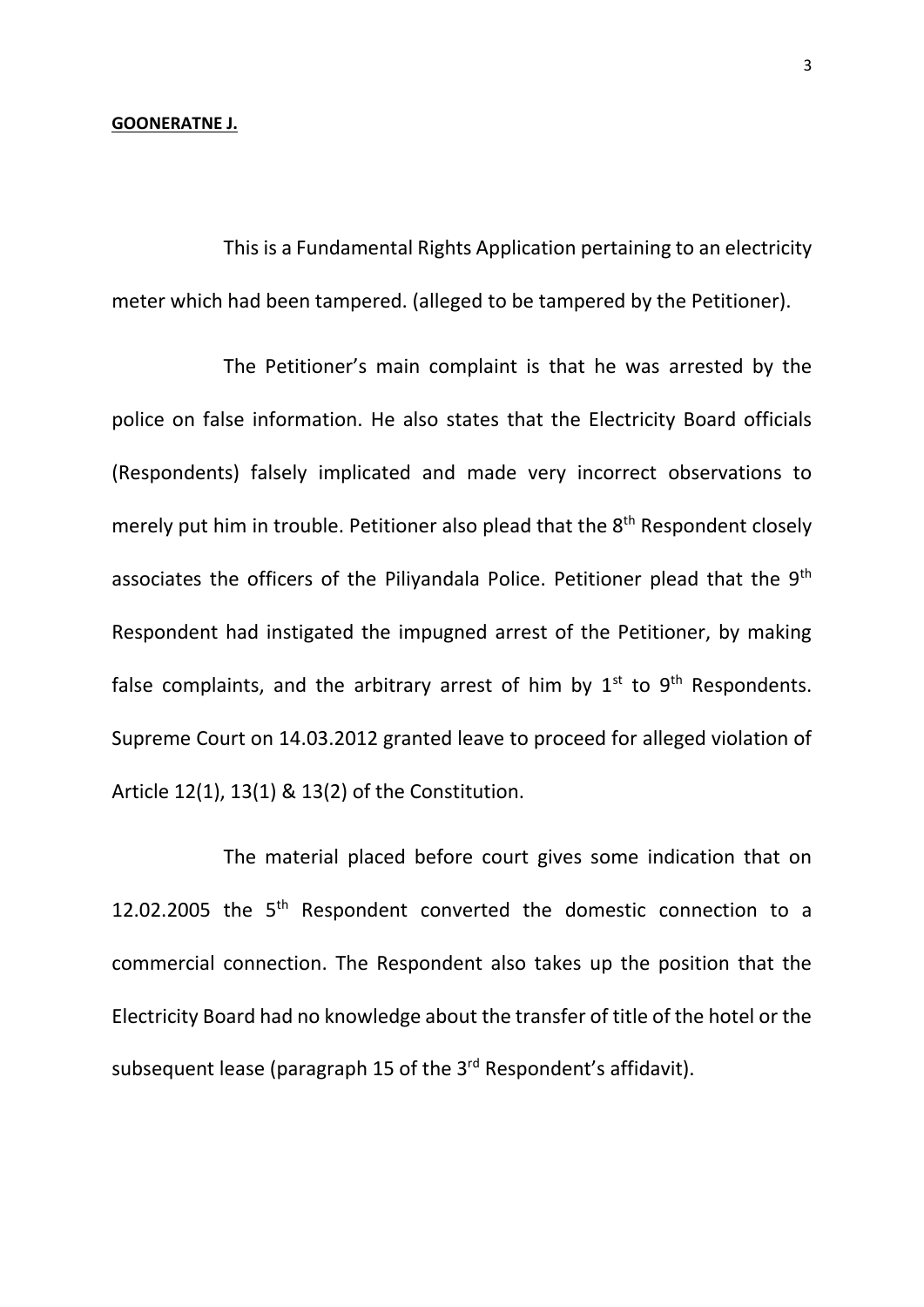Petitioner purchased by deed No. 1840 of 02.08.1999 premises in question where the disputed electric meter had been installed. The previous owner was one Mrs. S. Atygalle. Eelectricity supplied to his house by the CEB which bears No. 2194869514 (P6, P7) Petitioner also purchased the adjacent land by deed of transfer of May 2000. (A smaller house having an electricity meter bearing No. 2191577113 (P8 & P9)). In the petition it is pleaded that some renovations were done, and the small house later demolished and request was made to the Kesbewa branch of the CEB for

- (1) Connection under A/c No. 2194869527
- (2) Connection under A/c No. 2191577121

Permission obtained as per paragraph 11 of his petition. On or about 11.04.2003 Petitioner leased out one of the premises he constructed after demolition of the small house, to the 8<sup>th</sup> Respondent for three year. It was as described in the petition, for a holiday resort. By P11 lease agreement and Clause 13 of the lease agreement was entered between them to pay electricity and other utility bills by 8<sup>th</sup> Respondent. Thereafter at some point of time he came to know that the 8<sup>th</sup> Respondent handed over the keys through his employee and went away. It was on 07.08.2004, and gave the impression that 8<sup>th</sup> Respondent would return by 10.08.2004 to settle dues (P14 and paragraph 15) of petitioner. Electricity Supply and telephone connection (paragraph 17) had been disconnected and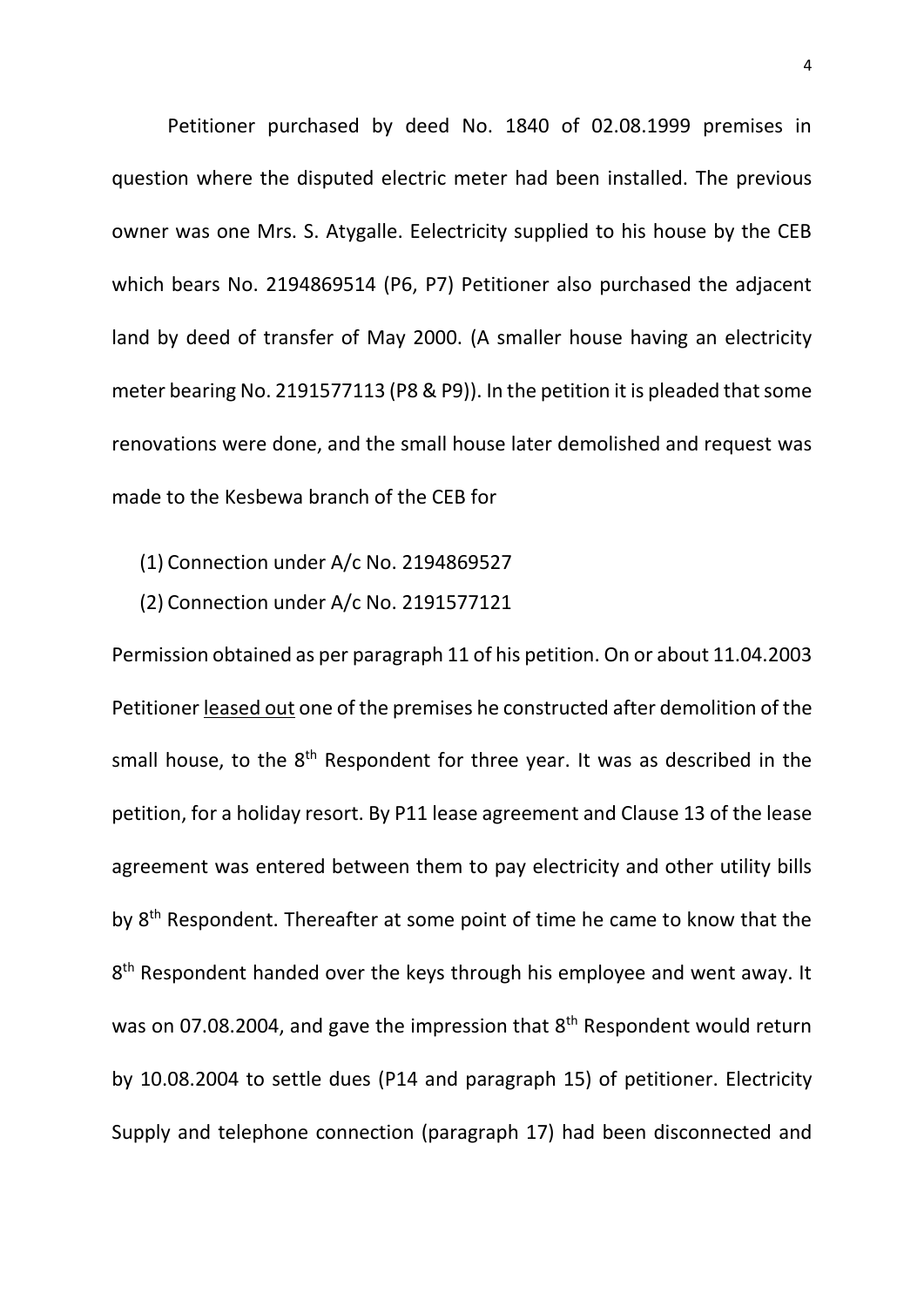the Petitioner complained immediately to the police. (P15) Petitioner pleads that 8th Respondent had been involved in fraudulent activities (paragraph 18). Complainant made promptly. Petitioner's Attorney by P24 sent a letter of demand to the 8th Respondent and from that point onwards Petitioner started his holiday business in the premises (November 2004). Petitioner discovered an electricity shortage from his 2<sup>nd</sup> connection in or about January 2005. Petitioner then informed the Kesbewa unit of CEB about it, over the telephone. It is also stated that the Petitioner inquired from one 'Nelka' who was an employee of 8<sup>th</sup> Respondent as to what took place earlier, and the said employee divulged that two of 8<sup>th</sup> Respondent's friends 'Gamini' and 'Priyantha' had on a particular day come to the premises in question and later came with another unknown person. They were meddling with the electricity meter. The Petitioner having learnt about this once again complained to the Piliyandala Police that the seals had been tampered with by 8<sup>th</sup> Respondent (P25 & P26). On the same day Petitioner handed over a written complaint to  $6<sup>th</sup>$  Respondent on 12.02.2005. (P27 & P27A).

No action seems to have been taken by the authorities concerned, on Petitioner's complaints. As such the Petitioner inquired from the  $6<sup>th</sup>$ Respondent who told him that Petitioner's complaint had been handed over to the 5th Respondent. By P28A of 28.02.2005 Petitioner was informed to deposit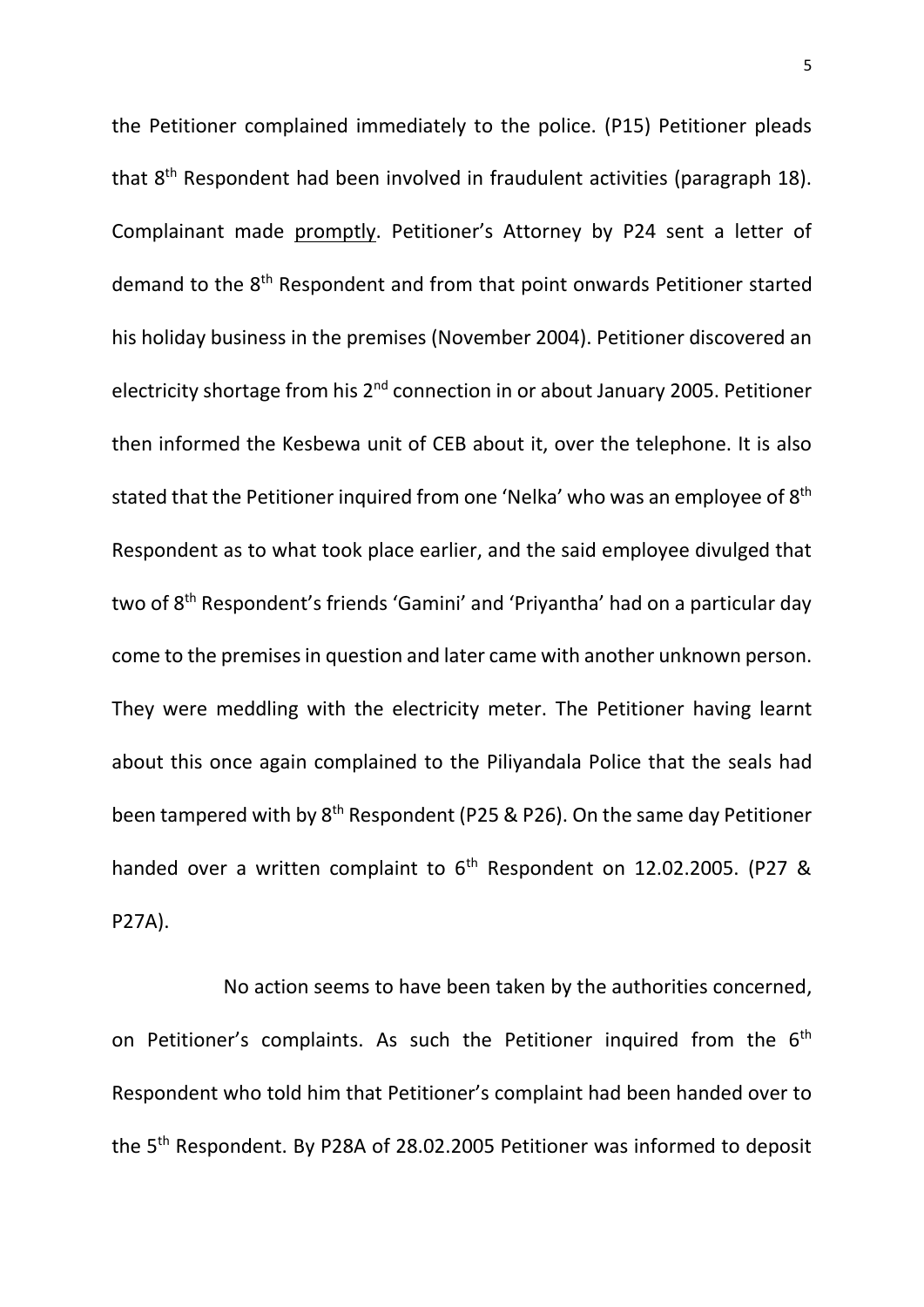Rs. 850/- each for the connection of meters (P28B). This request was made by the Petitioner some time ago, as stated in this judgment. Having paid so after correction and connection of meter the Petitioner was required to pay Rs. 57,484/- (P29 & P30). There is also material to the effect that on or about 25.07.2005 Petitioner sold the said hotel (P31).

In the submission of learned President's Counsel for Petitioner it was submitted inter alia that whilst the Petitioner was in the Hotel (Holiday Resort) on 26.09.2005, the  $2^{nd}$  to  $4^{th}$  Respondents and another police officer came to the Hotel (Holiday Resort) and the Petitioner inquired about their presence and was informed that they came to investigate the complaint made to the police. I would at this point, instead of making this judgment to prolex itemise the relevant facts:

- (a) On 26.09.2005 electricity meter and second connection removed by the said Respondents and Petitioner was directed to accompany them to the police (Piliyandala) at 10.30 a.m.
- (b) No finger prints obtained
- (c) No valid reason disclosed at that point of time.
- (d) Petitioner told the Respondents that meter is in his name
- (e) As such Petitioner to be questioned and was arrested .
- (f) Statement of Petitioner recorded.
- (g) No valid reasons for the arrest
- (h) 3<sup>rd</sup> Respondent states meter is in the name of the Petitioner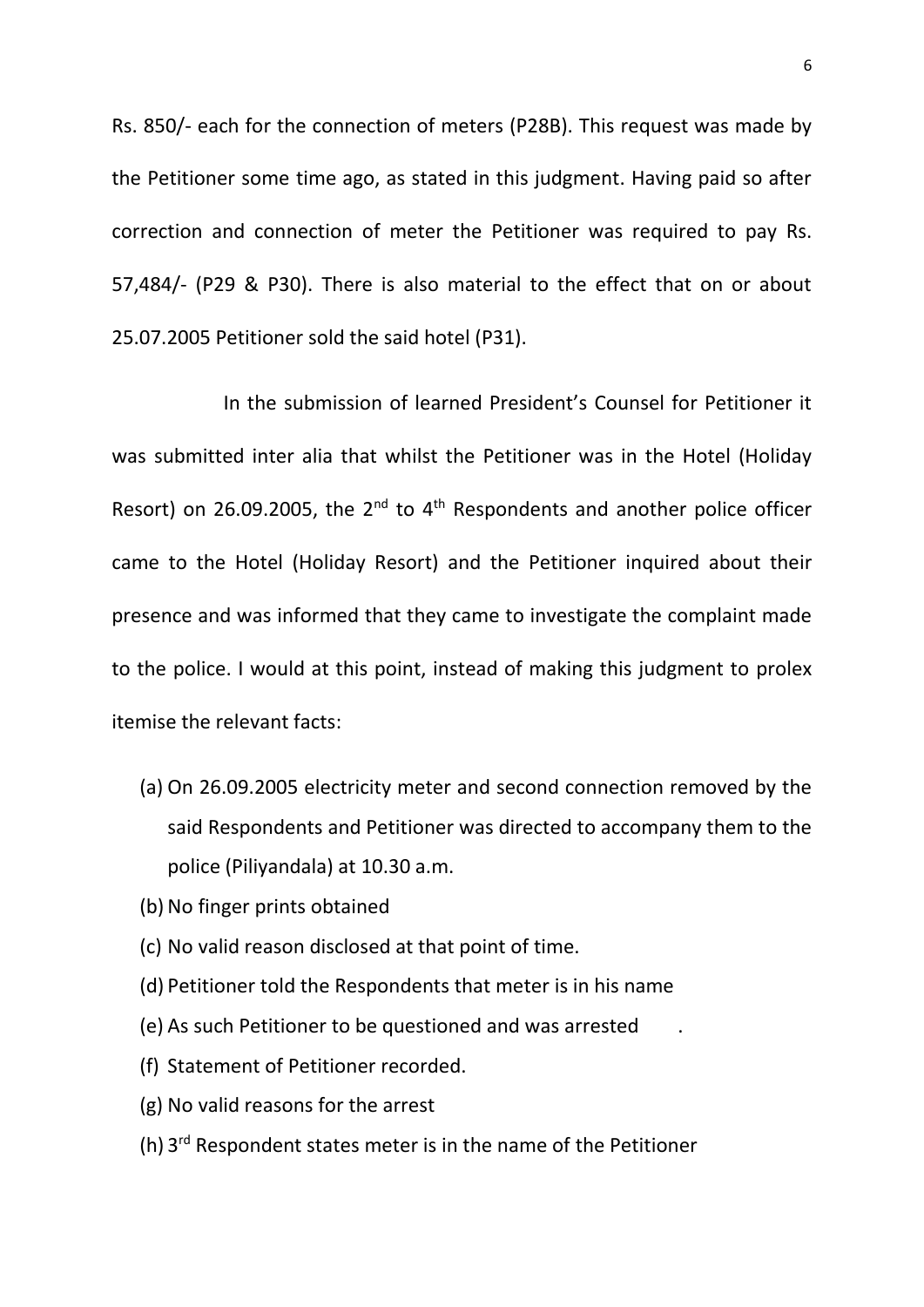- (i) Bills in the name of the Petitioner
- (j)  $3^{rd}$  Respondent the  $1^{st}$  complainant.
- (k)  $1<sup>st</sup>$  and  $3<sup>rd</sup>$  Respondent engaged in a discussion till 3.00 p.m.in the police
- (l) Action to be taken against, the Person in whose name the electricity connection was provided.
- (m) Petitioner inquires as to what action was taken regarding his complaint of 12.02.2005 to the police.  $3<sup>rd</sup>$  Respondent is unaware. Petitioner requests the 1<sup>st</sup> Respondent to inquire into his complaint.
- (n) At 2.00 p.m police brought Priyantha to the station. He admits that a former employee of the CEB was in the hotel with them.
- (o) It was one 'Nimal', former CEB employee petitioner disclaim responsibility. Nor was Petitioner produced before Magistrate as required by law. Petitioner suffers from gastritis.

The learned Senior State Counsel on behalf of 1<sup>st</sup> to 7<sup>th</sup> and 9<sup>th</sup>

Respondents in her submissions maintained the position that the meter was in the name of the Petitioner and inter alia referred to Section 67 (c) of the Ceylon Electricity Act, and that there was no violation by the Respondents. Petitioner has not changed the tariff system to commercial and continued under the domestic tariff. It was submitted that the Petitioner continued with the original agreement with the CEB. Learned counsel submitted that it was an illegal connection and implicated the Petitioner.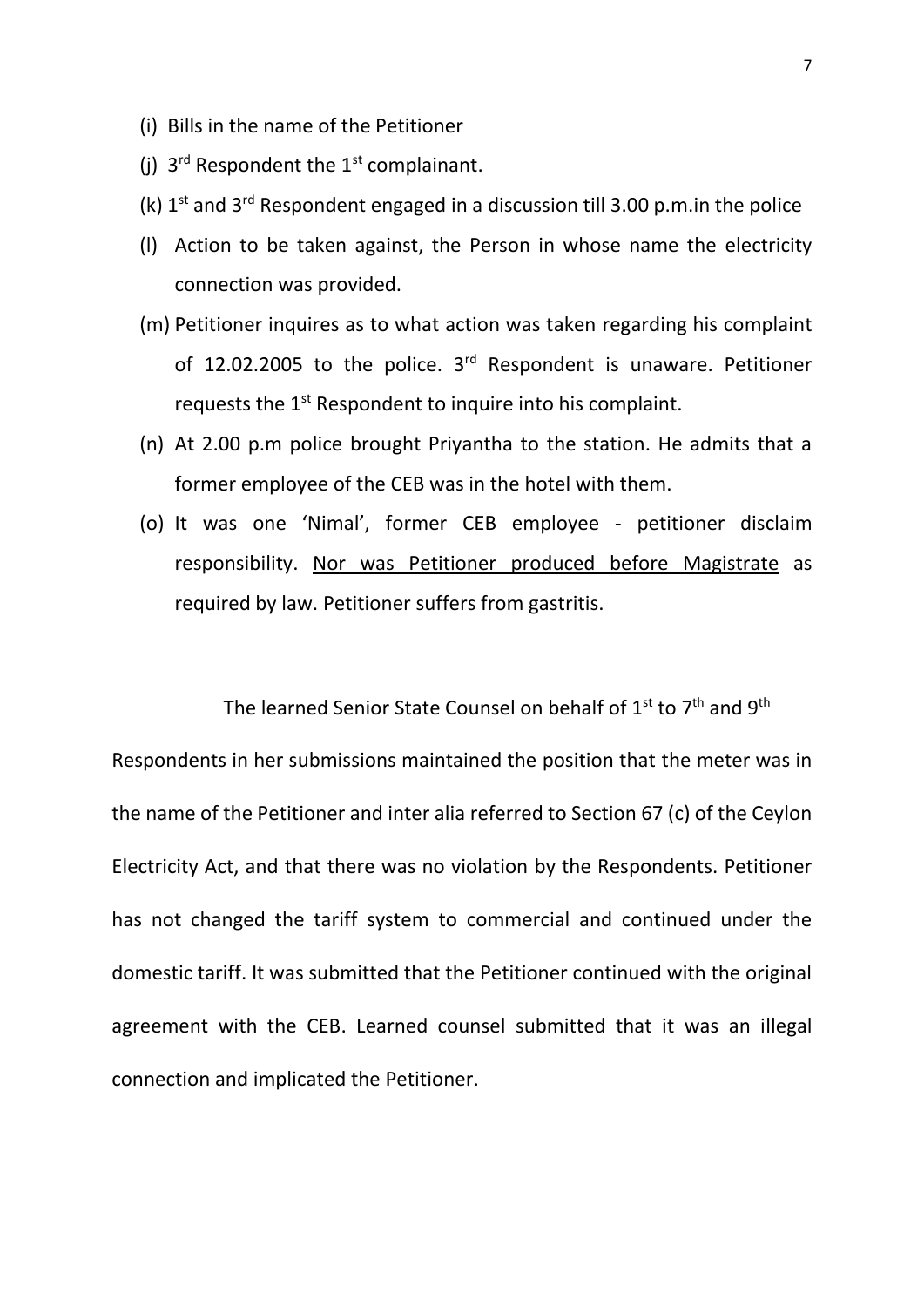Documents 3R1 and 5R2 were highlighted by State Counsel and that police detained the Petitioner for less than 24 hours. 3R1 is dated 09.02.2005. 3R2 is the notice of irregular use of electricity, an internal document.

The affidavit of the 1<sup>st</sup> Respondent in paragraph 10 of same reveals

# the following:

- (a) On  $26<sup>th</sup>$  September 2005 around 13.30 hrs., on the direction of the Deputy Inspector General of Police a team comprising of the 2<sup>nd</sup> Respondent, PC 33053 Pushpakumara and officers of the Ceylon Electricity Board arrested the Petitioner and produced him at the Piliyandala Police Station.
- (b) He was arrested on the allegation that he pilfered Electricity by tampering with the Electricity meter. (The notes of the  $2<sup>nd</sup>$  Respondent relating to the arrest is marked as 1R2 and pleaded part and parcel hereof).
- (c) Answering further I state that the Petitioner was arrested at 12.20 noon and handed over to the police. I deny that he was handed over to the police around 10.30 a.m.
- (d) I state further that the arrest had taken place lawfully and after having duly read the charge to the petitioner.

This court having considered the version of each party is more than satisfied that the Petitioner's fundamental rights are breached. The story of the Petitioner is more convincing than the Respondents. It is regrettable that the official Respondents conducted their usual business in the most unacceptable manner. It is no excuse for the police to state that the Petitioner was detained until the report of the CEB was forthcoming to the police. Is it the position that the police in this instant was unaware of the provisions of the Criminal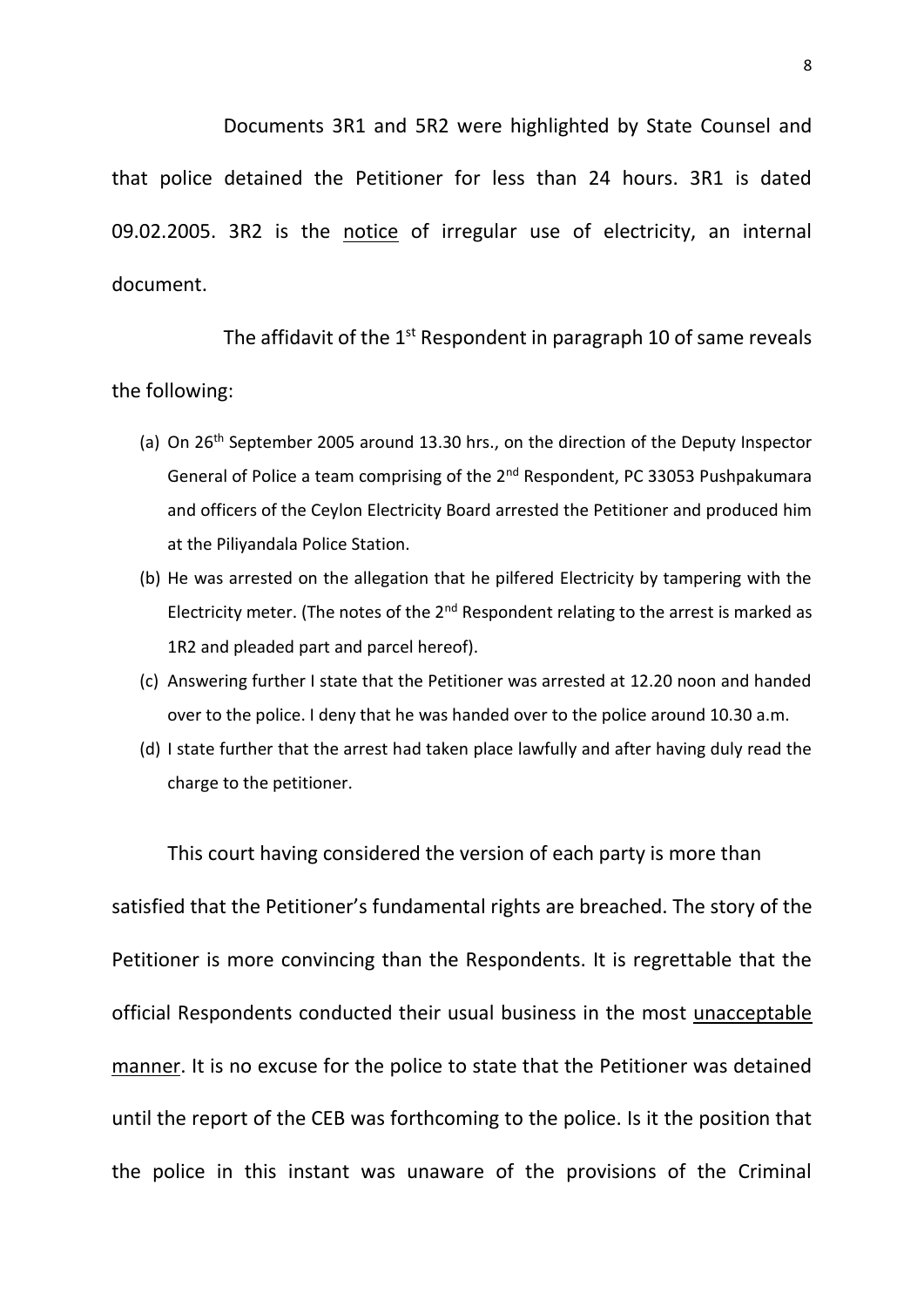Procedure Code? Until the arrival of Petitioner's Attorney, at the police, kept the Petitioner in police custody? Why was that? The Respondents who held office in the CEB cannot take cover under the law and take pride for their acts done to the Petitioner. The law should never be flouted to such an extent. Though such unacceptable acts took place some years ago, I wonder whether the CEB has made an attempt to rectify their mistakes, thereafter. Consumers request should take precedent, and it should never be ignored or delayed. A Government Agency should serve the people, for which it was established by statute, and should not attempt to harm the consumer based on unacceptable proof.

Respondents rely on Section 67c. of the Electricity Act. It reads thus:

# 67 Whoever -

67c. (1) Where any person is convicted of any offence under section 65, section 66 or section 67, the Magistrate's Court shall, in addition to any penalty which it is required to impose under this Act, impose on such person a fine in a sum of money being the value of the loss or damage caused to the licensee as a result of the act or default constituting such offence and any sum recovered as such additional fine shall be paid to the licensee on application made to Court by such licensee.

(2) Where two or more persons are convicted of having committed the same offence whether as principal or abettor, the value of such damage or loss may be apportioned among such persons and the amount so apportioned shall be imposed on each of such persons as a fine.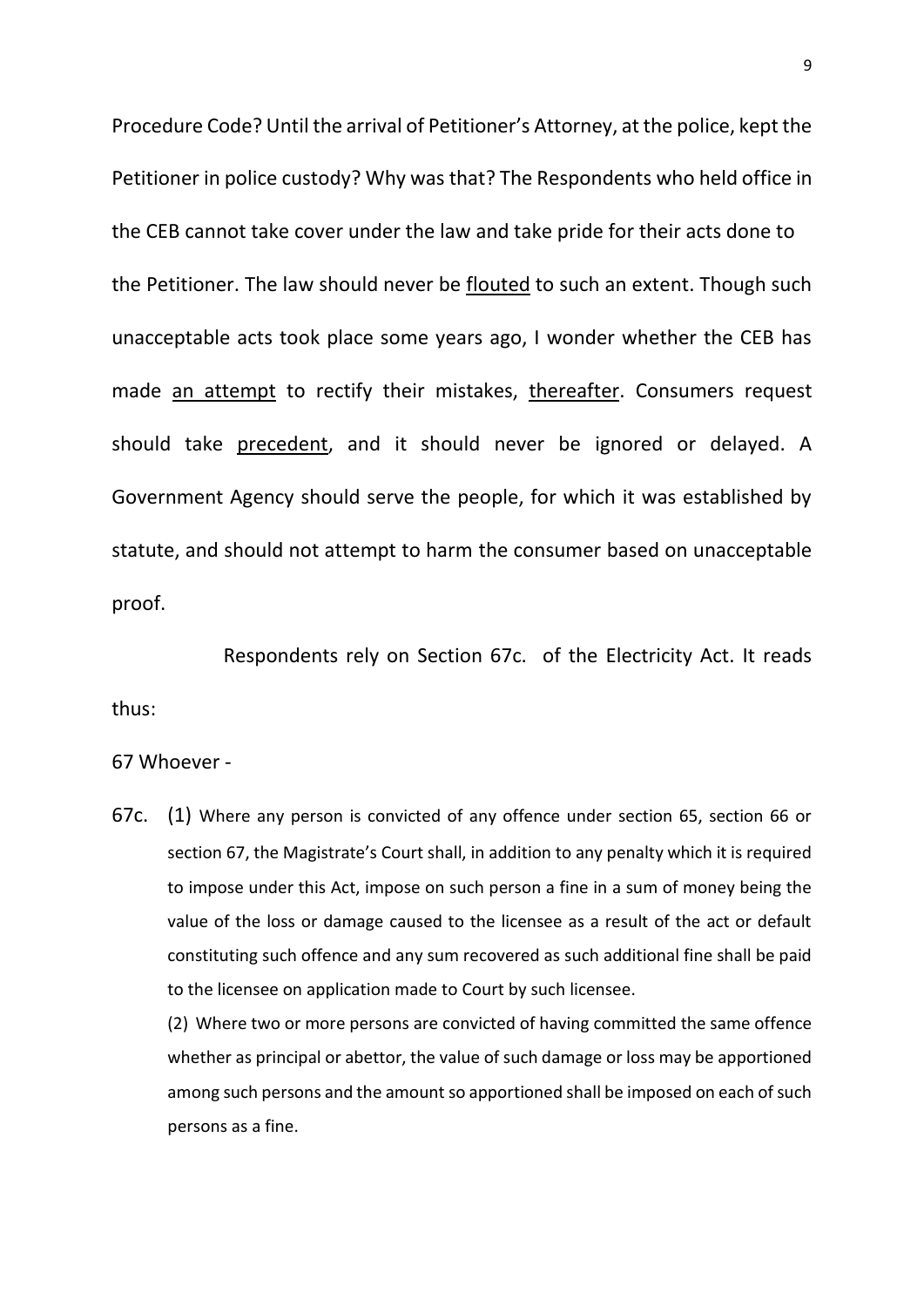(3) A certificate issued by the licensee shall be received as proof of the value of such loss or damage in the absence of evidence to the contrary'

shall be guilty of an offence punishable with a fine not exceeding five hundred rupees, and, in the case of a continuing offence, with a daily fine not exceeding twenty-five rupees.

There are so many aspects for the Respondents to establish in the above section. A high standard of proof is required to bring the Petitioner within the above section. One cannot in a haphazard way rely on the said section and bring the Petitioner within the said section in circumstances where material is placed by the Petitioner that others were involved. Due notice served by court on 8<sup>th</sup> Respondent, but 8<sup>th</sup> Respondent was absent and unrepresented. Officials of CEB and police should have done a proper investigation to bring the culprits to book. One cannot proceed to implicate, and police could not have arrested the Petitioner in the absence of cogent reasons and evidence. To interfere with any persons liberty without a valid cause is a greater violation. Court need to protect the Petitioner when violation of fundamental rights are apparent. Petitioner complained to the CEB promptly about the tampering of the meter and the consumption of electricity by 8<sup>th</sup> Respondent illegally. He also made a police complaint. There was no immediate response to either, of them by the authorities concerned. It is regrettable the way a consumer of Electricity was treated by CEB.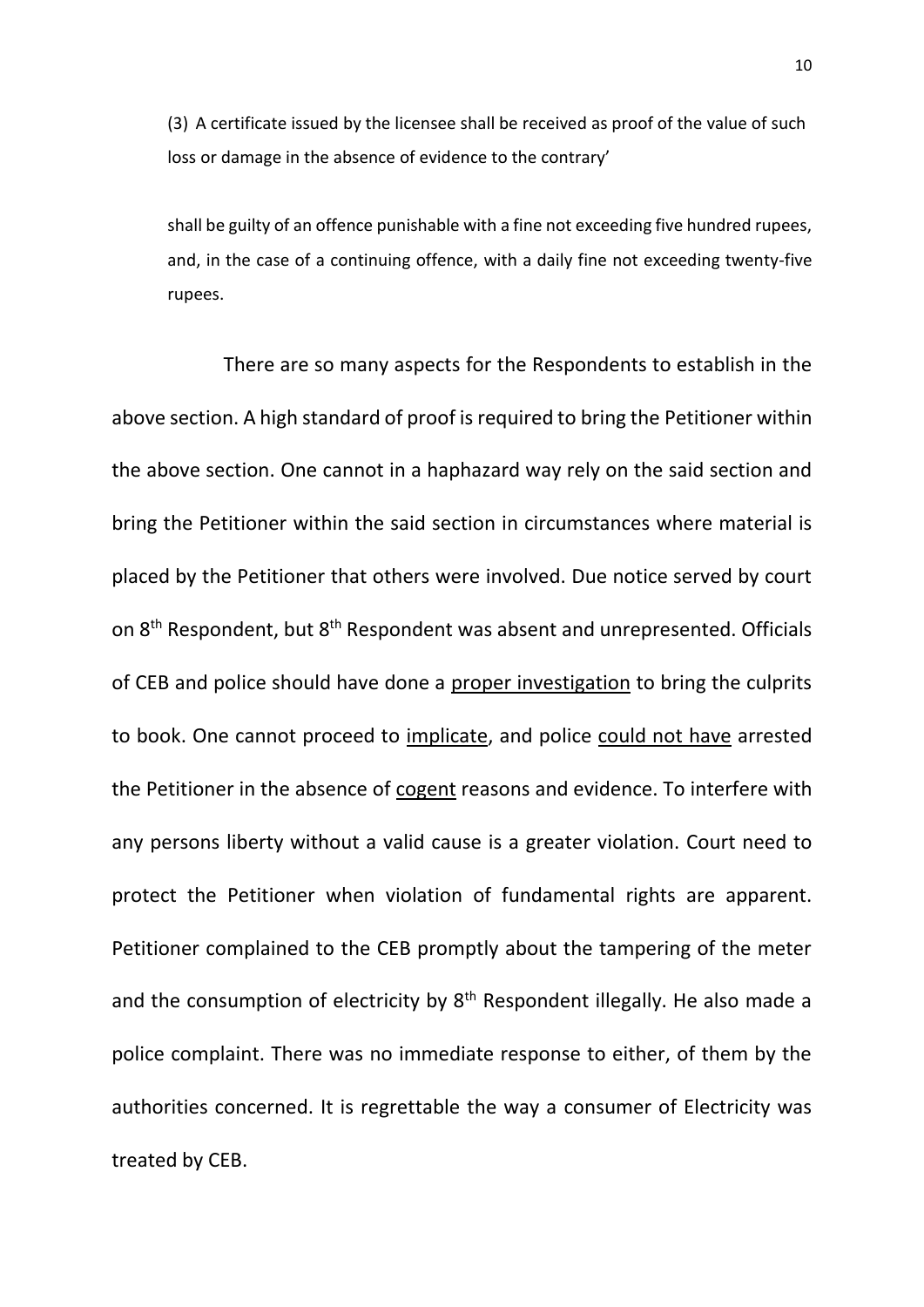I find that the law does not merely penalise the person in whose name the electricity was provided. There is no strict liability attached to a consumer under the statute. The consumer could be held responsible only in a case where he is held liable for tampering with a meter, and only with sufficient proof of that fact. On a perusal of the Magistrate Court proceedings I find that the Petitioner was acquitted. This fact of course need to be only considered by this court but it would certainly add to his reputation to prove innocence. Arrest of a person could be done only according to procedure established by law. "The role of court should be to expand the reach and ambit of fundamental rights rather than attenuate their meaning and content by a process of judicial construction". Menaka Gandhi Vs. India AIR 1978 SC 597 at 691-692.

I am also inclined to hold that the Petitioner was not produced before the Magistrate within the time required by law. These are basic rights available to a citizen, as per Article 13 of the Constitution. Considering all the above matters, I hold that the Petitioner's fundamental rights guaranteed by Article 12(1), 13(1) and 13(2) of the Constitution have been violated by  $1^{st}$  and 7<sup>th</sup> Respondents.

In all the above circumstances I hold that the Petitioner is entitled for relief in terms of sub paragraph 'b' and 'd' of the prayer to the petition. 7<sup>th</sup> Respondent (CEB) is directed to pay as compensation a sum of Rs. 1 million to